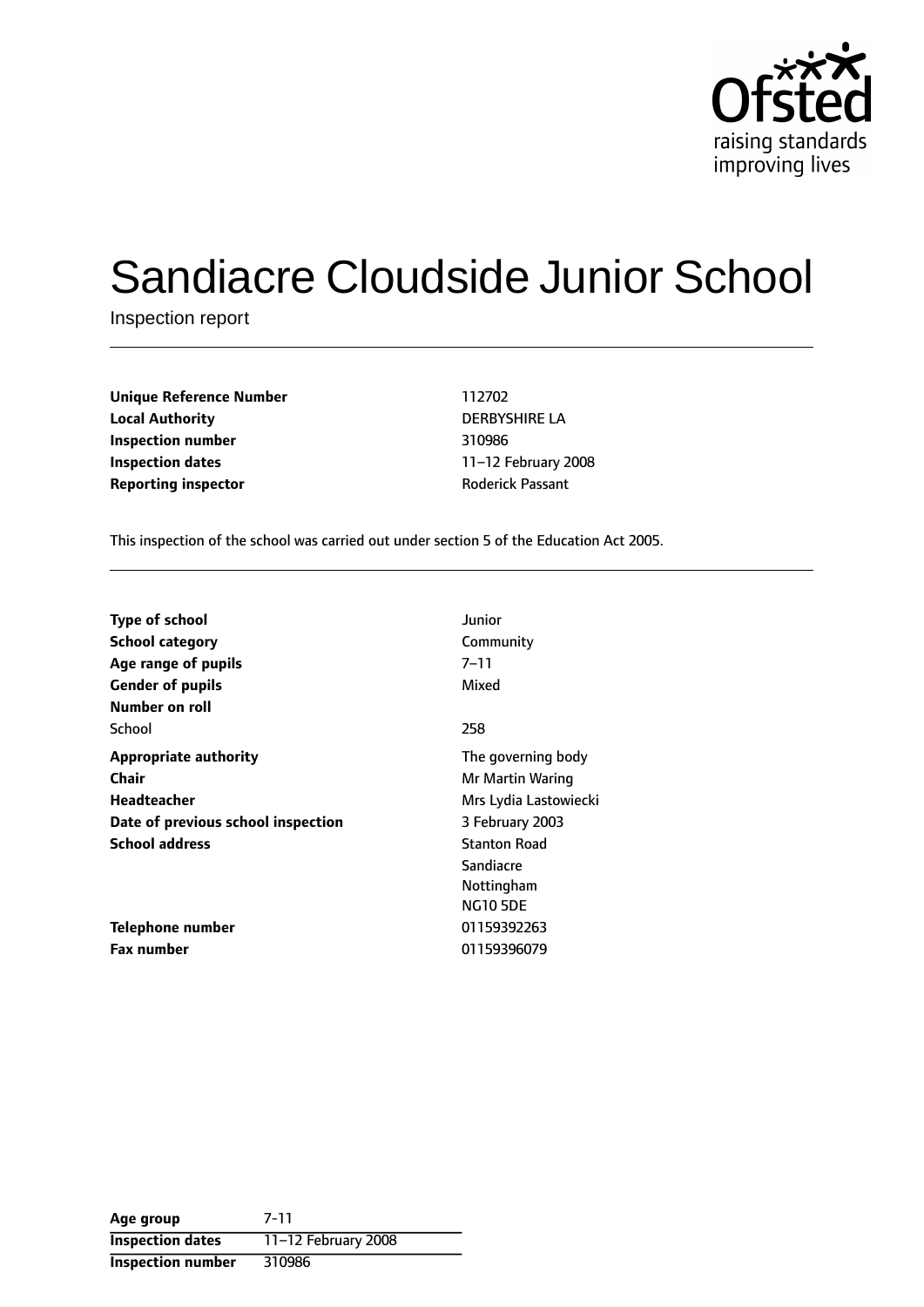.

© Crown copyright 2008

#### Website: www.ofsted.gov.uk

This document may be reproduced in whole or in part for non-commercial educational purposes, provided that the information quoted is reproduced without adaptation and the source and date of publication are stated.

Further copies of this report are obtainable from the school. Under the Education Act 2005, the school must provide a copy of this report free of charge to certain categories of people. A charge not exceeding the full cost of reproduction may be made for any other copies supplied.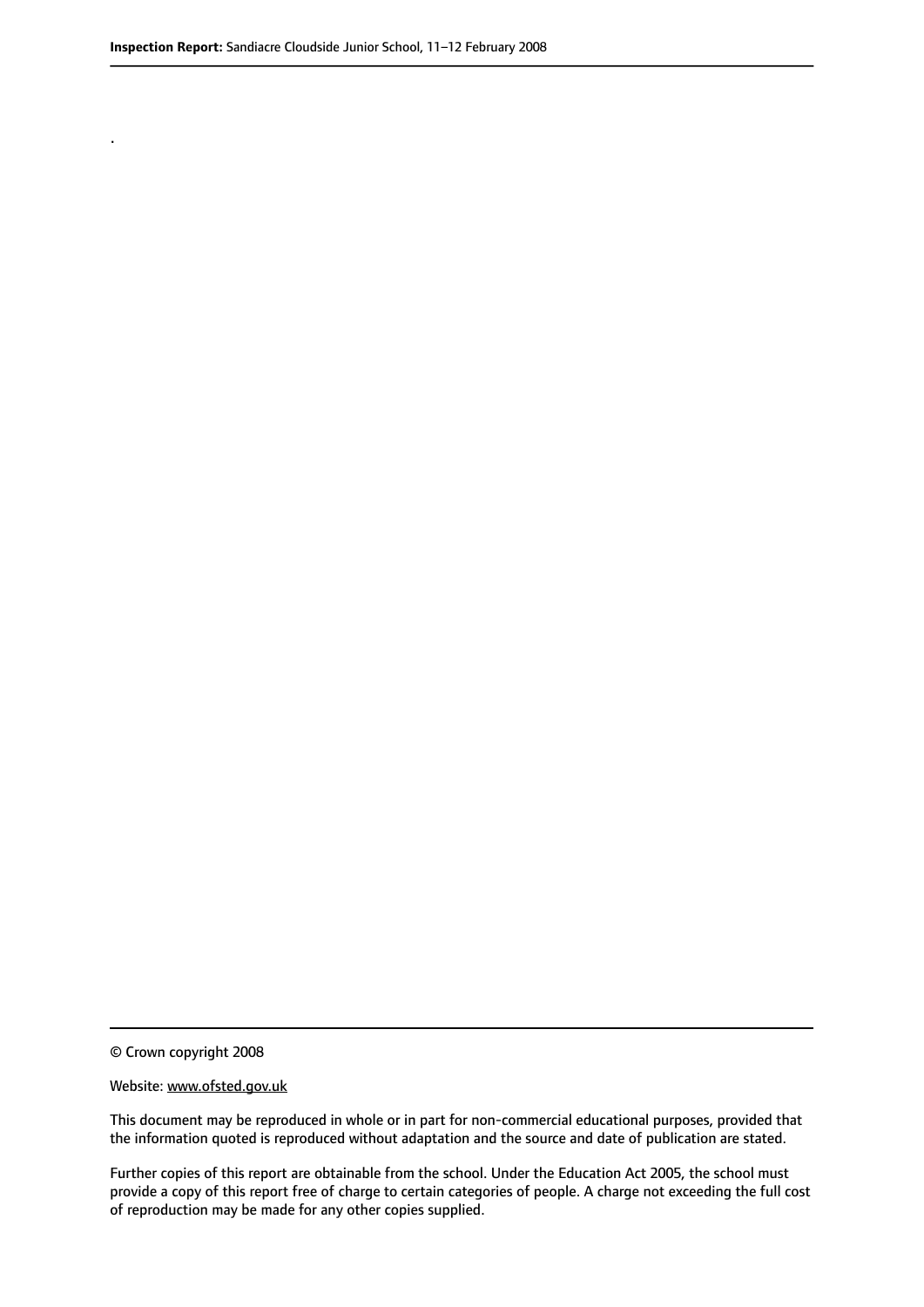# **Introduction**

The inspection was carried out by three Additional Inspectors.

## **Description of the school**

The school is slightly larger than average but because the birth rate is falling in the local area the roll is declining. Pupils are mainly White British with small numbers from Black British Caribbean backgrounds and a few from the Travelling community. A small number of pupils are looked after by the local authority. Attainment on entry was average for current Year 6 pupils and has been above average in younger year groups. The eligibility for free school meals is above average. The percentage of pupils with learning difficulties and disabilities is broadly average. About a fifth of the school join or leave at different times of the school year which is around the average. Some of these pupils take time to settle. The school has gained awards for promoting healthy lifestyles and its work in developing basic skills in English and mathematics. The school is at various stages of applying for or awaiting news of applications for accreditation for its financial management, anti-bullying and work on developing international understanding.

## **Key for inspection grades**

| Grade 1 | Outstanding  |
|---------|--------------|
| Grade 2 | Good         |
| Grade 3 | Satisfactory |
| Grade 4 | Inadequate   |
|         |              |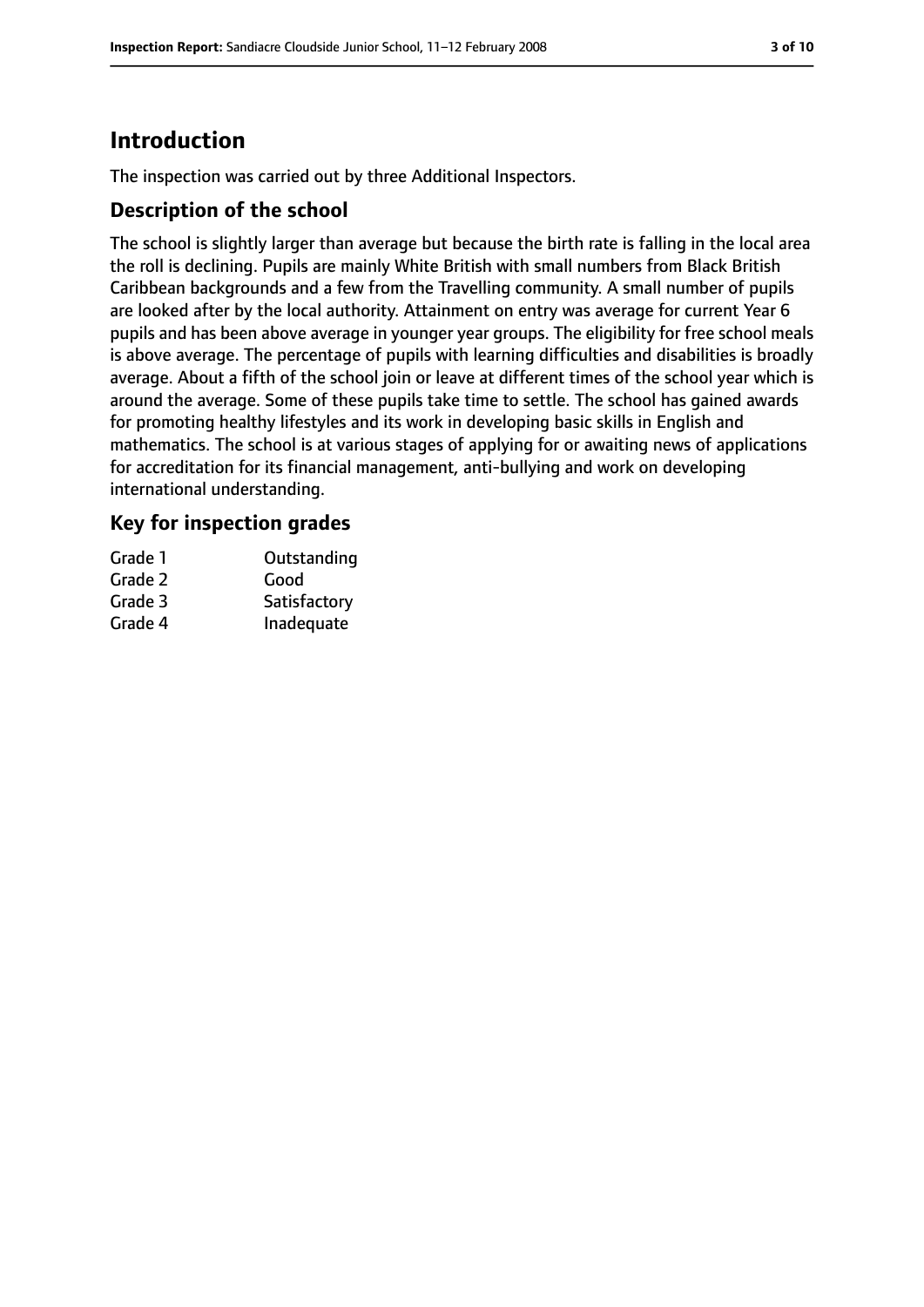# **Overall effectiveness of the school**

#### **Grade: 3**

This is a satisfactory and improving school. Standards at the end of Year 6 in 2007 and the progress made by pupils are average and their achievement is satisfactory. Pupils' personal development, their attitudes and behaviour are good. The school has a friendly and calm ethos and pupils clearly enjoy their lessons. Most parents are positive about all aspects of the school. The headteacher is very committed to the pupils and the school and provides dedicated and resilient leadership. The progress since the last inspection has not been smooth and the headteacher, on her return from extended absence, faced a dip in overall behaviour and standards. The school is now on an even keel because the school's leadership has tackled this effectively.

Standards have remained stubbornly around the average for some years. Currently there is a momentum for improvement in the school. The key factor which has triggered this is the creation of a strong senior leadership team. Members are now able to lead on initiatives and act as key professionals within the school. The headteacher and deputy headteacher have an effective working partnership. They share a determination to drive up standards and focus the staff on the needs of the pupils. There is now, across the school, a sense of teamwork amongst all staff and a professional honesty and openness, reflected in their preparedness to share and develop skills. The school now has a unity of purpose and accountability. The school's very accurate and honest appraisal of its own effectiveness identifies its strengths and what it needs to do further. Good conditions and a culture have been created in which to build pupils' achievement and raise their standards. The school's leadership has many very positive qualities and clearly demonstrates the potential to take the school forward, although the impact of improvements in learning is not yet reflected in pupils' consistently good progress.

Teaching is satisfactory. Pupils enjoy learning when they are engaged actively in practical tasks or discussion. They talked about how much fun their biscuit topic was and how it linked into other subjects. In some lessons, however, the pace of learning drops because the work does not build effectively on what pupils already know, so that the work may be too easy or too challenging. Very good relationships between teachers and pupils help to provide a positive working atmosphere in classes. Pastoral aspects of care and guidance are strong. Marking is generally thorough and supportive but does not consistently give pupils a clear idea of how to improve their work.

Personal development is good. Pupils have good attitudes to learning and to school. They feel safe in school and get on well with each other. Pupils are confident that any problem could be sorted by the headteacher and that there is an adult they could turn to if they were troubled. They think that all adults in school are kind and helpful.

## **What the school should do to improve further**

- Ensure that learning and progress are good across the school.
- Raise pupils' expectations of what they can achieve by ensuring they know how to improve their work.

A small proportion of the schools whose overall effectiveness is judged satisfactory but which have areas of underperformance will receive a monitoring visit by an Ofsted inspector before their next section 5 inspection.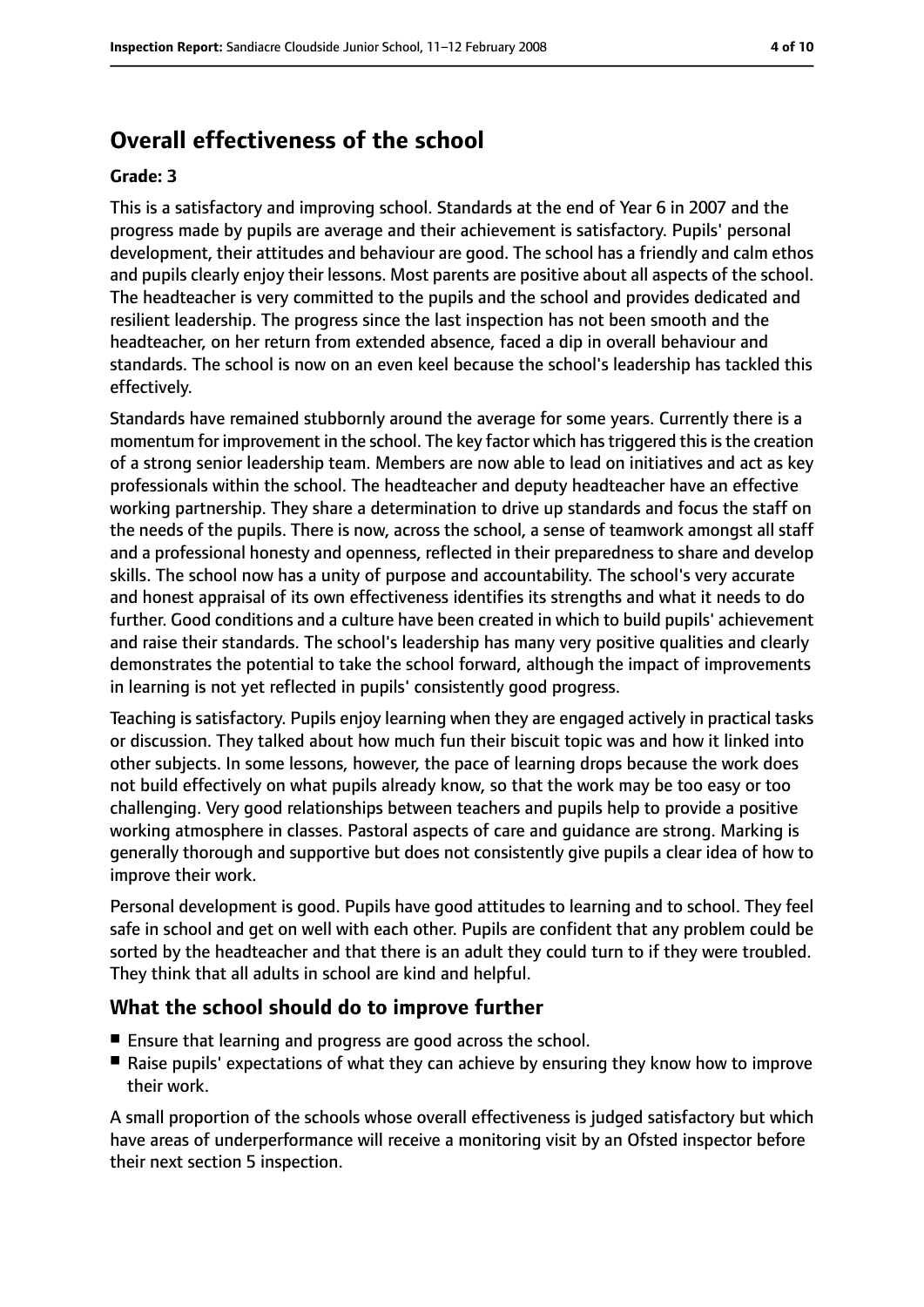# **Achievement and standards**

#### **Grade: 3**

Pupils' achievement shows improvement in the last three years. Results at the end of Key Stage 2 in 2007 rose from below to more securely average standards in 2007. The proportion of pupils gaining the higher level in the tests was in line with national averages. Pupils who find learning more difficult make satisfactory progress towards their targets. School data shows that pupils are making at least satisfactory progress. They often make good progress in lessons but this is not yet consistent. The small number of minority ethnic pupils taking the tests in 2007 made satisfactory progress and most attained standards above the national average. The school has a very small number of pupils from the Travelling community whose progress is closely linked to their attendance and their specific needs. The school provides pupils with a satisfactory foundation for the next steps in their school career.

## **Personal development and well-being**

#### **Grade: 2**

Pupils enjoy school and their spiritual, moral, social and cultural development is good. The school fosters their self-esteem and confidence well because it recognises a wide range of achievement. Pupils report that they mostly 'get on well' with each other. The school has a strong anti-bullying policy. There have been no racist incidents in the past year. Behaviour is good. A very small number of pupils present challenging behaviour and are supported very well. Pupils have good opportunities to take on roles within the school community, such as acting as 'buddies' for others, which they carry out responsibly and with maturity. They know how to look after themselves and have a good understanding of the principles of healthy living and the importance of exercise. Attendance is around the national average.

# **Quality of provision**

## **Teaching and learning**

#### **Grade: 3**

The school has tackled weaknesses in teaching identified at the previous inspection effectively. The pace of most lessons is brisk and purposeful. However, on occasions the pace drops so that pupils progress slows. Lessons are well structured and make improved use of medium-term subject plans. Grouping pupils according to attainment supports the school's efforts to match work to their abilities. This is usually effective, though at times the work set is too easy or too hard for some pupils, so that their progress slows.

In the better lessons, teaching engages pupils well, often through practical activity such as using a small white board or talking to a partner. Teaching makes consistently good use of information and communication technology (ICT) to capture pupils' interests. When the teaching is satisfactory, it is sometimes characterised by the teacher talking for too long or failing to use brisk pace or practical tasksto fully engage pupils. In most classrooms, relationships between teacher and pupils are of the highest order. All teaching assistants receive training and have mentors to maximise their effectiveness. Pupils say that teachers are very supportive and encouraging. However, marking does not give all pupils a consistently clear view of what they need to do to improve, and some pupils do not have a secure knowledge of their learning targets.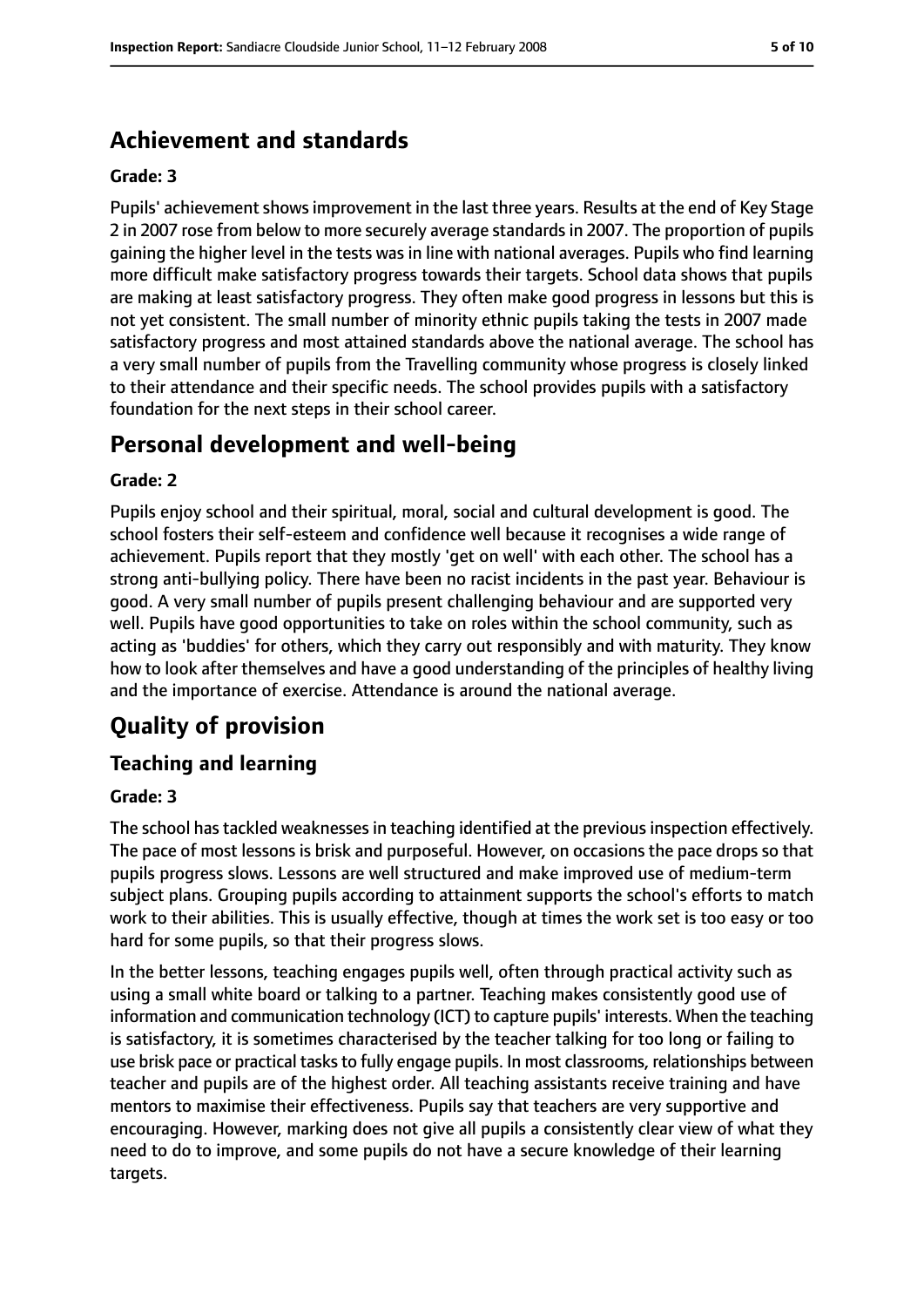## **Curriculum and other activities**

#### **Grade: 3**

The curriculum satisfactorily meets the range of pupils' capabilities, including those with learning difficulties and disabilities. Suitable provision for English, mathematics and science enables most pupils to make satisfactory progress. Other subjects, including French in Years 3 and 4, and ICT, are well represented. The curriculum promotes pupils' enjoyment. There has been good progress in developing meaningful links between subjects, although the school wants to take this further. Writing in a range of styles and contexts is a good feature across subjects.

Visits, including two residential trips, a range of visitors to school and a satisfactory range and take-up of after-school clubs, support pupils' personal development. There is good attention to safety issues and how to stay healthy because of the emphasis given to physical education and swimming. Through the school council, pupils develop their awareness of the rights and responsibilities of community life. Participation in award schemes, including the work for the International Award, is helping the school to continue to develop and enrich its curriculum.

#### **Care, guidance and support**

#### **Grade: 3**

There are good procedures in place for ensuring health and safety. Risk assessments are carried out in a rigorous manner. Child protection training for the designated person and staff is up-to-date. There are robust arrangements for safeguarding. Very good links with specialist agencies provides valuable support for pupils and there is close liaison with parents. There are good support mechanisms in place to support vulnerable pupils. The school has an effective tracking system, using periodic assessment to check on all pupils' progress. Staff keep a close eye on the progress of the small number of pupils with specific emotional needs. The school provides good pastoral care in a safe and secure environment. Support for pupils' academic development is less strong because marking does not always give pupils a clear indication of how to improve their work.

## **Leadership and management**

#### **Grade: 3**

Leadership and management are satisfactory. There are many good features that have established the foundation for continuing improvements in the school's provision, such as the close monitoring of pupils' progress and development of teaching skills. These have yet to show an impact on pupils' progress and achievement. The school's leadership has established the secure and warm ethos in which pupils develop well personally. The school functions well on a day-to-day basis. Governance is good although there is not a complete complement because of difficulties in recruiting parent governors. Governors are well informed and provide challenge and support to long-term strategic planning, for example in managing the implications of falling rolls. Because of recent training, they are focused on how the school is improving pupils' achievement across the school, particularly in the light of the raised attainment on entry. Governors are concerned with getting the best value out of any expenditure; they are very aware of the optimism and momentum for improvement in the school and want to ensure that short-term financial constraints do not impinge on this development.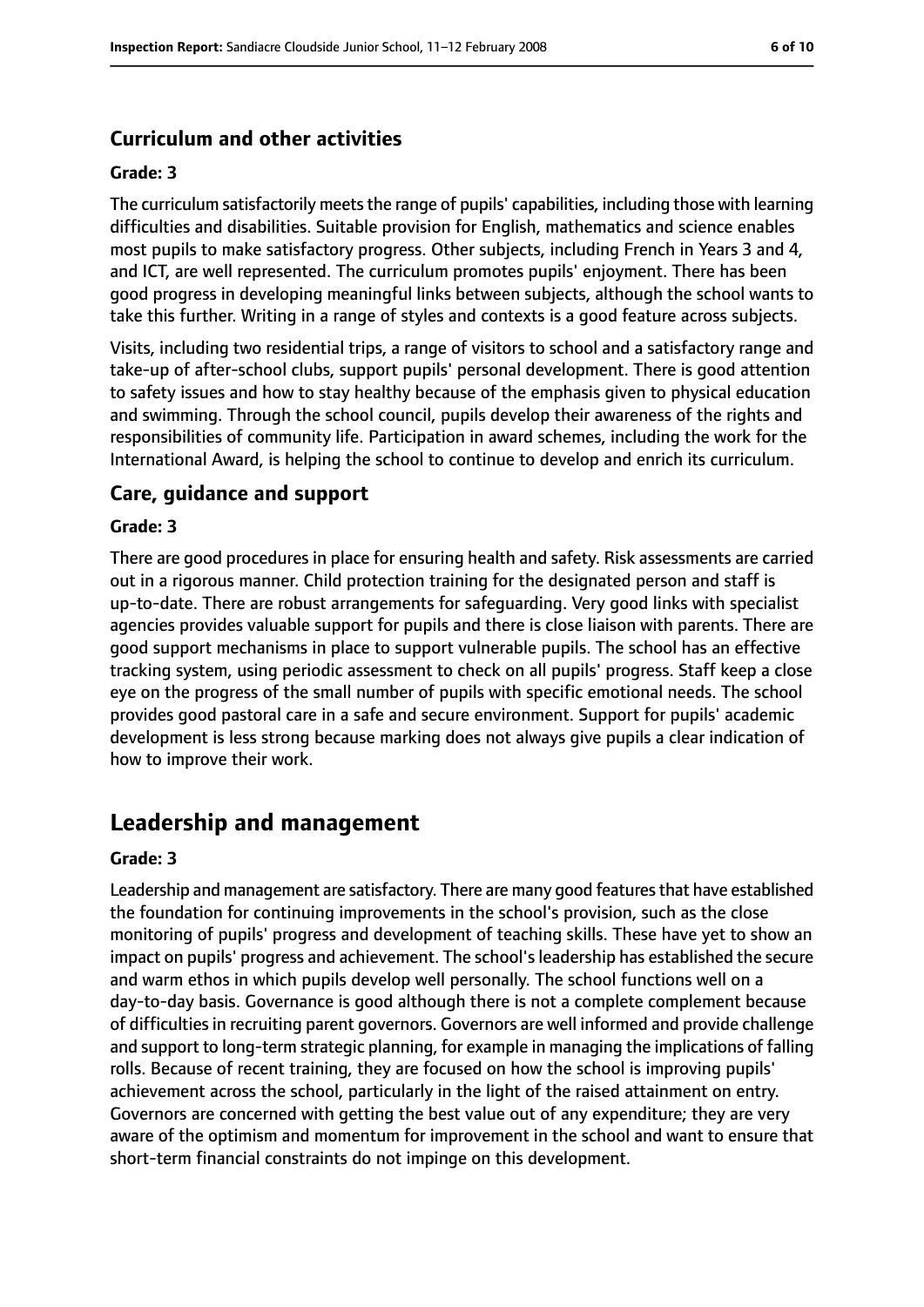**Any complaints about the inspection or the report should be made following the procedures set out in the guidance 'Complaints about school inspection', which is available from Ofsted's website: www.ofsted.gov.uk.**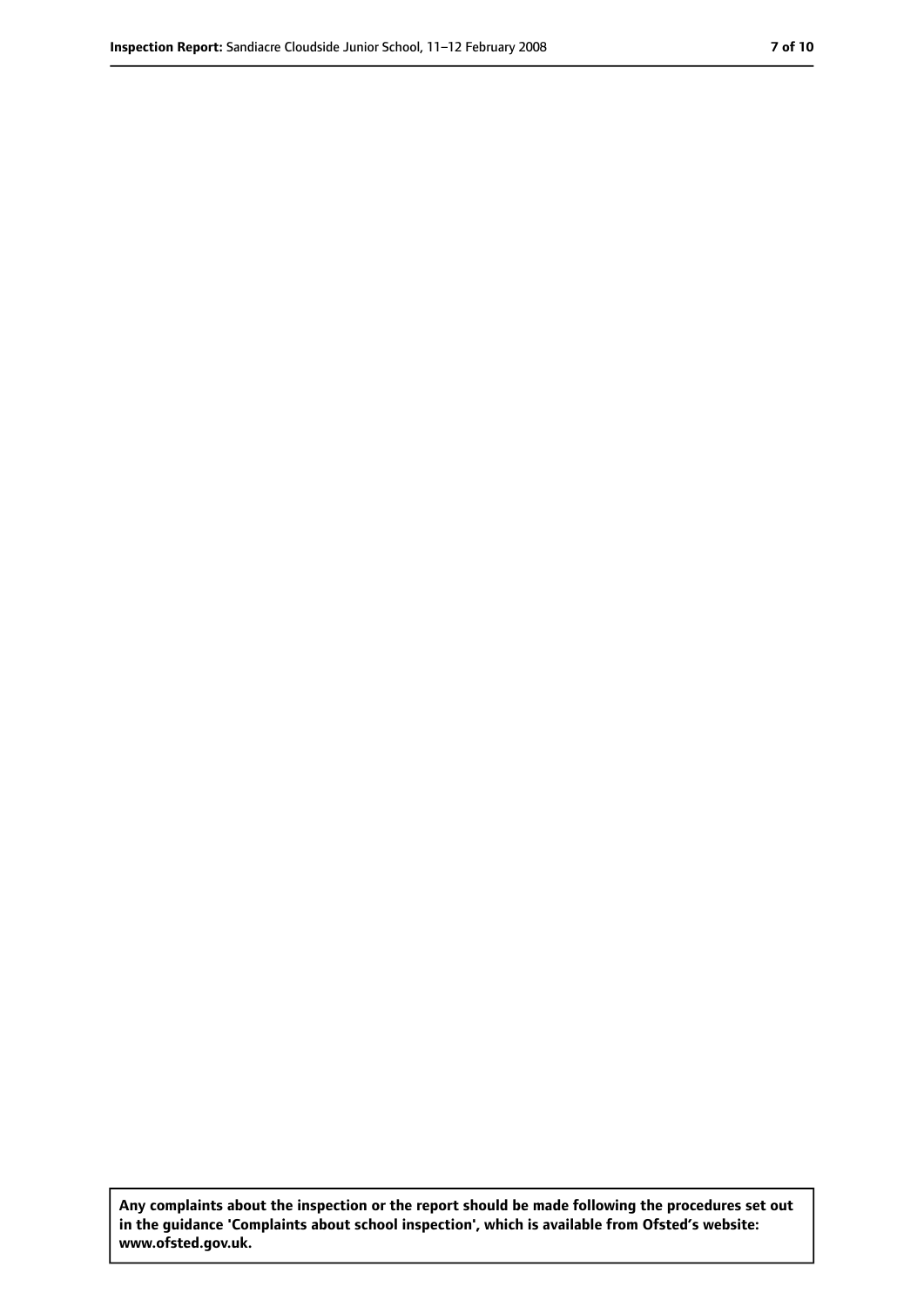# **Inspection judgements**

| $^{\backprime}$ Key to judgements: grade 1 is outstanding, grade 2 good, grade 3 satisfactory, and | <b>School</b>  |
|----------------------------------------------------------------------------------------------------|----------------|
| arade 4 inadeguate                                                                                 | <b>Overall</b> |

## **Overall effectiveness**

| How effective, efficient and inclusive is the provision of education, integrated<br>care and any extended services in meeting the needs of learners? |     |
|------------------------------------------------------------------------------------------------------------------------------------------------------|-----|
| Effective steps have been taken to promote improvement since the last<br>inspection                                                                  | Yes |
| How well does the school work in partnership with others to promote learners'<br>well-being?                                                         |     |
| The capacity to make any necessary improvements                                                                                                      |     |

## **Achievement and standards**

| How well do learners achieve?                                                                               |  |
|-------------------------------------------------------------------------------------------------------------|--|
| The standards <sup>1</sup> reached by learners                                                              |  |
| How well learners make progress, taking account of any significant variations between<br>groups of learners |  |
| How well learners with learning difficulties and disabilities make progress                                 |  |

## **Personal development and well-being**

| How good is the overall personal development and well-being of the<br>learners?                                  |  |
|------------------------------------------------------------------------------------------------------------------|--|
| The extent of learners' spiritual, moral, social and cultural development                                        |  |
| The extent to which learners adopt healthy lifestyles                                                            |  |
| The extent to which learners adopt safe practices                                                                |  |
| How well learners enjoy their education                                                                          |  |
| The attendance of learners                                                                                       |  |
| The behaviour of learners                                                                                        |  |
| The extent to which learners make a positive contribution to the community                                       |  |
| How well learners develop workplace and other skills that will contribute to<br>their future economic well-being |  |

## **The quality of provision**

| How effective are teaching and learning in meeting the full range of the<br>learners' needs?                        |  |
|---------------------------------------------------------------------------------------------------------------------|--|
| $\mid$ How well do the curriculum and other activities meet the range of needs $\mid$<br>and interests of learners? |  |
| How well are learners cared for, guided and supported?                                                              |  |

 $^1$  Grade 1 - Exceptionally and consistently high; Grade 2 - Generally above average with none significantly below average; Grade 3 - Broadly average to below average; Grade 4 - Exceptionally low.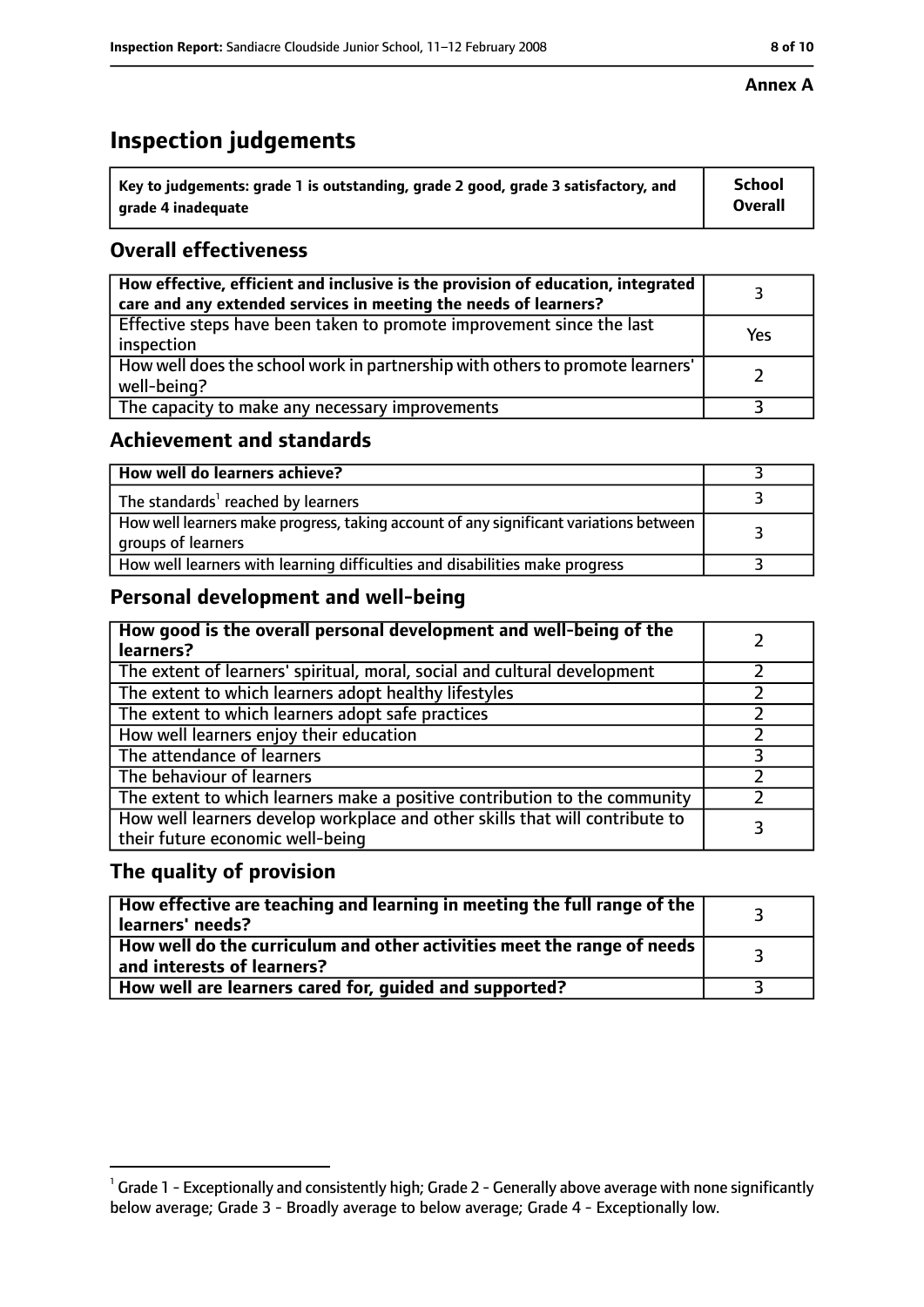# **Leadership and management**

| How effective are leadership and management in raising achievement<br>and supporting all learners?                                              | 3         |
|-------------------------------------------------------------------------------------------------------------------------------------------------|-----------|
| How effectively leaders and managers at all levels set clear direction leading<br>to improvement and promote high quality of care and education |           |
| How effectively leaders and managers use challenging targets to raise standards                                                                 | 3         |
| The effectiveness of the school's self-evaluation                                                                                               |           |
| How well equality of opportunity is promoted and discrimination tackled so<br>that all learners achieve as well as they can                     | 3         |
| How effectively and efficiently resources, including staff, are deployed to<br>achieve value for money                                          | 3         |
| The extent to which governors and other supervisory boards discharge their<br>responsibilities                                                  |           |
| Do procedures for safequarding learners meet current government<br>requirements?                                                                | Yes       |
| Does this school require special measures?                                                                                                      | <b>No</b> |
| Does this school require a notice to improve?                                                                                                   | No        |